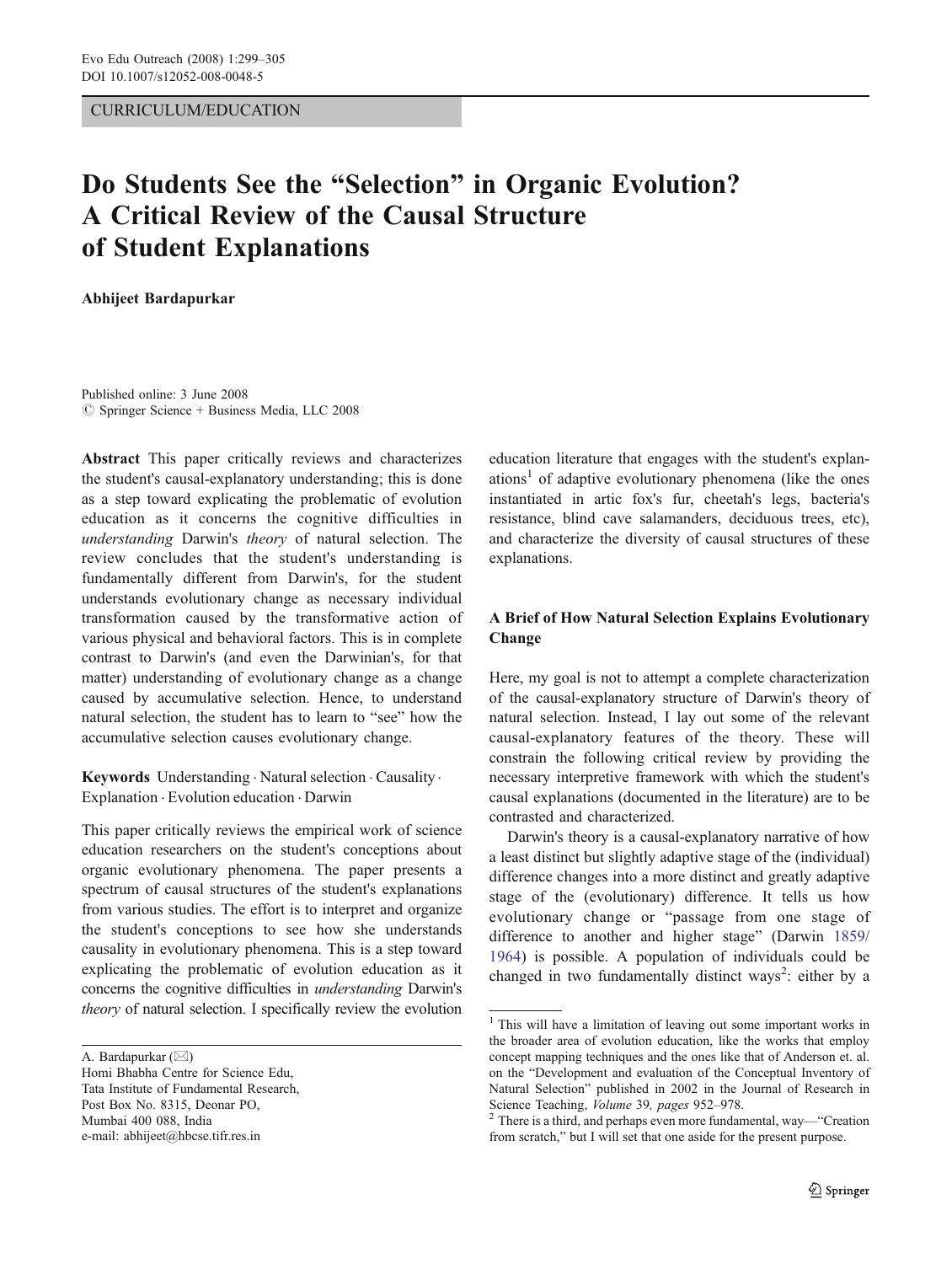cause that acts on the individuals, thus transforming them; or by a cause that selects some of the slightly transformed individuals, thus accumulating them. I call the former change by transformative action, and the latter change by accumulative selection<sup>3</sup>. Selection does not change the existing individual entities, there is no transformative action on the individuals; one is just preserving and accumulating what is available. In contrast, in transformative action, one is changing what is available. Selection preserves the existing individual change, whereas transformation causes the change.

To understand selection as a cause of evolutionary change, one must recognize the slight individual variation, "see" the variation being *selected*, and then see it being naturally accumulated in successive generations. The variation is naturally selected (i.e., preserved) because of its usefulness to the individual in its survival or reproduction—it is a natural consequence of the variation's advantageousness for the variant. Natural selection of better and better variation in successive generations results in the "accumulation" of the variation. The evolutionary change effected in selection is thus an accumulative change. To understand the how of selection, we understand the how of accumulation: we ask how the existing hereditary individual change (i.e., variation) is accumulated, or better, how the existing individual variation is naturally accumulated. A natural accumulation of a variation is a consequence of: one, the causal contribution of the variation in the variant's survival; and two, the variation's inheritance. In other words, a variation is naturally selected and accumulated because it proves to be profitable in the survival of the variant and it is hereditary. This accumulative selection explains the grand consequence of the evolutionary process that goes by the name of evolutionary adaptation.

Given this characterization of how the causal process of natural selection explains evolutionary change, now we begin to critically review how the student understands the causality of organic evolutionary events. In this paper, the "student/s" refers to all the subjects whose explanatory understanding has been documented in various contexts in the science education research literature.

### The Necessitating Necessity: "Need-Driven" Adaptive Change

Very often, the student thinks that an organism "needs" to do an adaptive act (say, by repeatedly using a particular body structure) or "needs" to develop an adaptive trait to

survive and flourish in its conditions of life. To her, the "adaptive" response or the "adaptive development" is a necessity in the current conditions. This necessity, along with the conditions that have contributed to it, *necessitates* the necessary adaptive evolutionary change, and thus forms a major explanatory concept in the student's worldview. The explanatory conception of the "necessitating necessity" manifests itself in various causal forms in the student's explanation of various situations. Let's look for these causalexplanatory manifestations documented in the literature.

The study by Demastes et al.  $1996<sup>4</sup>$  $1996<sup>4</sup>$  clearly brings out a role that the conception of "need" plays in the student's understanding of evolutionary change, particularly the role "need" plays in causing evolutionary change for better adaptation of the organisms to their environmental conditions. In fact, the authors of this study term the needbased conception of evolutionary change as a "controlling conception." They say that need "plays an important role in the learner's conceptual ecology for evolution" (p. 416). For example, a student (labeled as 'student M') in this study gives following response to "questions about evolution of webbed the feet in a population of ducks": "The trait of webbed feet in ducks… appear in ducks because they lived in water and needed to swim… webbed feet allows better swimming. It was an evolved trait, wasn't it? And it's not a chance mutation, it was something necessary. [Things evolve] mainly as far as when they need to, ah adapt to certain conditions" (p. 419; my emphasis). In this student's view, the evolution of webbed feet was necessary for better swimming and was caused "because [the ducks] lived in water" (ibid.; my emphasis). Thus, here you find that, to this student, the "need" of better swimming would ultimately explain the evolution of webbed feet—organisms need to change to be better adapted to the existing conditions in which they are living; but this need has arisen because of the conditions in which the organism finds itself, and these conditions are said to be an immediate cause of the adaptive change. This student (Student M) gives a similar need-based explanation in the case of evolution of running species in a population of Cheetahs: "[Cheetahs] needed to run faster… It was necessary for them to catch their pray to survive… it occurred because of the need for the adaptation… they needed to run faster to catch food so it happened" (p. 415). In this case, the necessitated adaptive act (faster running) has a particular goal—food! And the animal "had to" develop an adaptive trait if it is to survive. This develop-

<sup>3</sup> This distinction has its roots in Lewontin's (e.g. Lewontin [1984](#page-6-0)) distinction between "transformational" and "variational" evolution.

<sup>4</sup> This study tracks the patterns of changes in the conceptual frameworks of a few students over a period of one year. Its goal was to understand "how students come to understand evolution" (p. 410) during a year-long biology course covering a variety of biology topics, but with a focus and a 10-day formal unit on evolution.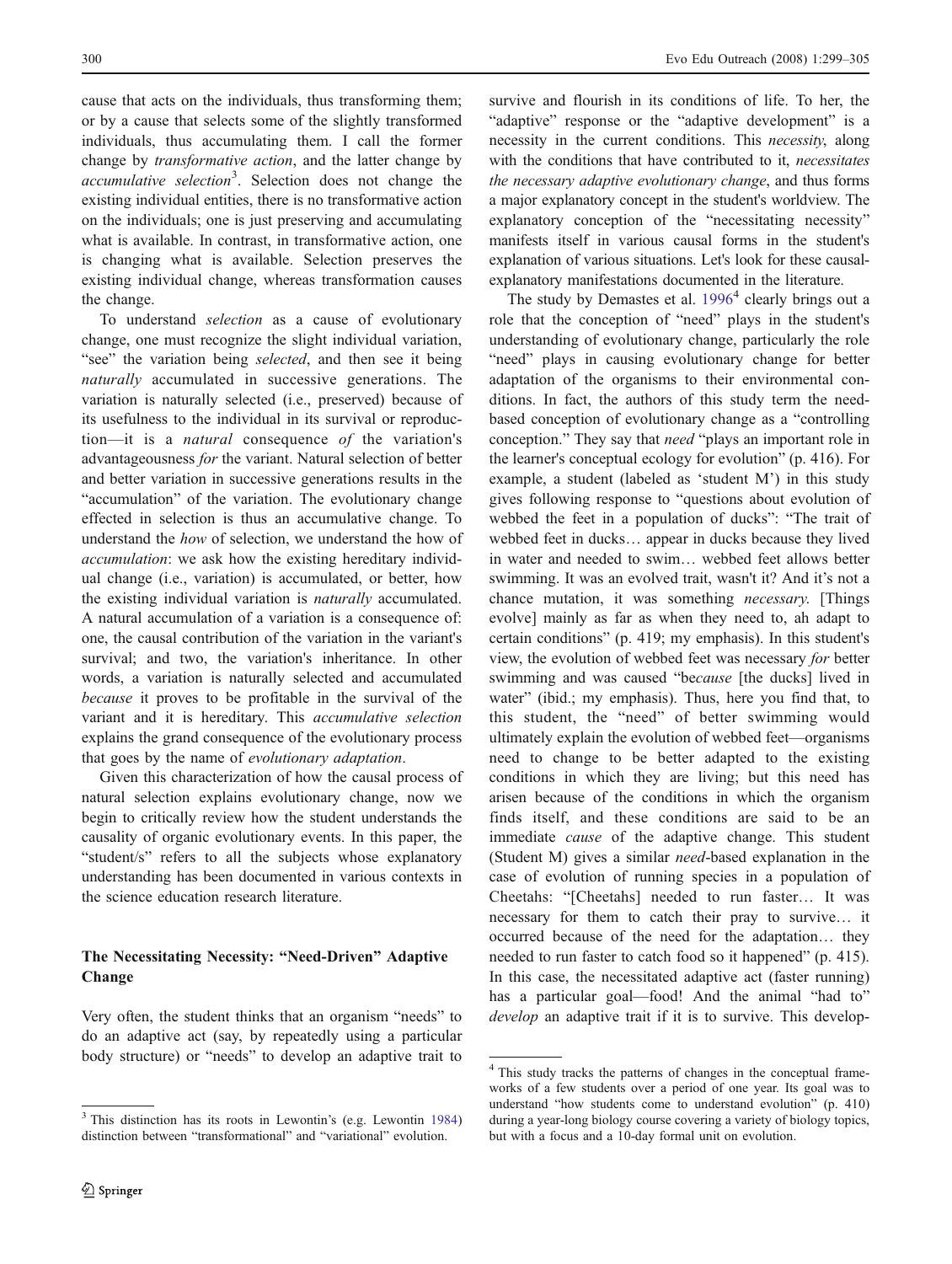mental tone is apparent also in a student's explanation in Jensen and Finley's [1995](#page-6-0) study<sup>5</sup>: "As means for survival they had to catch their prey (so) they developed and learned how to increase speed over a number of years" (p. 156). Jensen and Finley call it an instance of "evolution on demand" conception. Such conceptions are also evident when students are thinking in the context of plants. For example, Ferrari and Chi [1998](#page-6-0) quote the following response: "If the tree is to survive in the environment of the field, it will have to develop traits that are conductive to the amount of sunlight, water, parasites, etc., so it can continue to flourish" (p. 1245; emphasis in original). Such need-based and goal-directed explanations are also classified as *teleological* or *functional* explanations in the evolution education literature. Before we discuss instances of these in the literature, let us see another causal form that a need-based explanation takes in the student's thinking.

We saw a few instances of the student's need-driven explanations where a need, created by the environmental conditions, necessitates adaptive developmental change in the whole population. A need can also necessitate use or disuse of a body structure causing its modification and thus the evolutionary change. Examples of this are found in the student's explanation of changes in cave salamanders, in the studies of Bishop and Anderson [1990](#page-6-0)<sup>7</sup>, Settlage [1994](#page-6-0)<sup>8</sup>, and Demastes et al. [1996](#page-6-0). Just to illustrate, let us again take an example from the study of Demastes et al., when a student (student ST) is responding to a pretest question "about the evolution of blindness in a population of cave salamanders". She says: "the salamanders live in complete darkness, light is not a *necessity*... the ones that originally went into the cave became blind and their offspring were born without sight and they became blind and may be the process just happened quicker because they could function without sight… they don't use it, they lose it… … [After five minutes she adds the following]… they became blind just because [they] didn't *need* their sight. But I don't see how that could be passed on". But the students do not always offer this type of explanation. While talking about the evolution of running speed in a population of cheetahs, this student seems to be doubtful about the need-driven change: "I really don't think we can form something just because we need it" (p.416–7; my emphasis). In any case, even if the student is doubtful about the correctness of her understanding, we, at the least, can safely presume that the need-driven explanations are a kind of default explanation given by the students<sup>9</sup>—that is, when no other convincing explanation is available to them, they are most likely to understand the change as necessitated by the "need" or the "conditions" of the time.

The examples in the preceding paragraph illustrate that the survival necessity and the conditions contributing to it are not distinct causal factors from the use/disuse of certain body parts; and hence I do not put "use/disuse" as a separate casual category in the student's explanation. Use/ disuse could, however, be quite a dominant causal explanatory factor in the student's view. In Bizzo's [1994](#page-6-0) study<sup>10</sup>, students had the option of choosing either selection or use–disuse as an answer and defending it. In one case, an option of choosing artificial selection of the differences in the bone weights of the ducks, and in the other an option of choosing natural selection of a few faster felines present in some generations, was available to them. The author mentions the difficulty students face even after the apparent recognition that one of the options is Darwinian. For example, a student is quoted as writing: "both [the options] are correct because one is Darwinism, but cheetahs had to improve in every generation a little bit" (p. 541).

The student, when asked about the how of the evolutionary phenomena, refers not just to the "needs" and "wants" and the physical changes in the environment of animals as a cause of the change, but also to some "internal force" (Deadman and Kelly [1978](#page-6-0)). Thus, in the student's explanations, the causal factors are not restricted to the external "forces". In Banet and Ayuso's [2003](#page-6-0) study, Spanish students (ages 14–16) believed that mutations take place to help organisms survive in unfavorable conditions; organisms respond to the environmental changes by mutating and thus attempting to avoid the possibility of extinction. A similar finding was reported by Brumby in her papers (e.g., Brumby [1979\)](#page-6-0). She studied 63 (age about 18 years) British students, 47 of whom had studied evolution and heredity. The students categorized as having "poor" understanding of

<sup>5</sup> This study evaluates effectiveness of a "historically rich teaching innovation" (p. 147), in changing the students' non-Darwinian conceptions of evolution to the Darwinian conception.

<sup>6</sup> There are, however, important differences between teleological and functional explanations. For example, in one interpretation, functional explanations are non-causal explanations (photosynthesis might explain the presence of chlorophyll in a plant, but it is not a cause of the production of the pigment). In another interpretation, functional explanations could be causal without being teleological (chlorophyll pigment exists today because it has been performing the useful function of photosynthesis in the all the past instances). For an accessible and elegant overview, see Psillos [2007.](#page-6-0)

 $7$  Bishop and Anderson studied 110 college students enrolled in successive terms in their "nonmajors' introductory biology course" (p. 416).

 $8$  Settlage reports his study of 50 students (grade 9 to grade 12) done before and after a course titled "Evolution and Life on Earth." Each test had two similar essay questions.

<sup>&</sup>lt;sup>9</sup> The general idea that in the case of children a kind of explanation could be a default explanation is from Gutheil et. al (Gutheil et al. [1998](#page-6-0)).

<sup>&</sup>lt;sup>10</sup> Students in this study have already had formal instruction in the theory of evolution. They were aged between 15 and 17 years.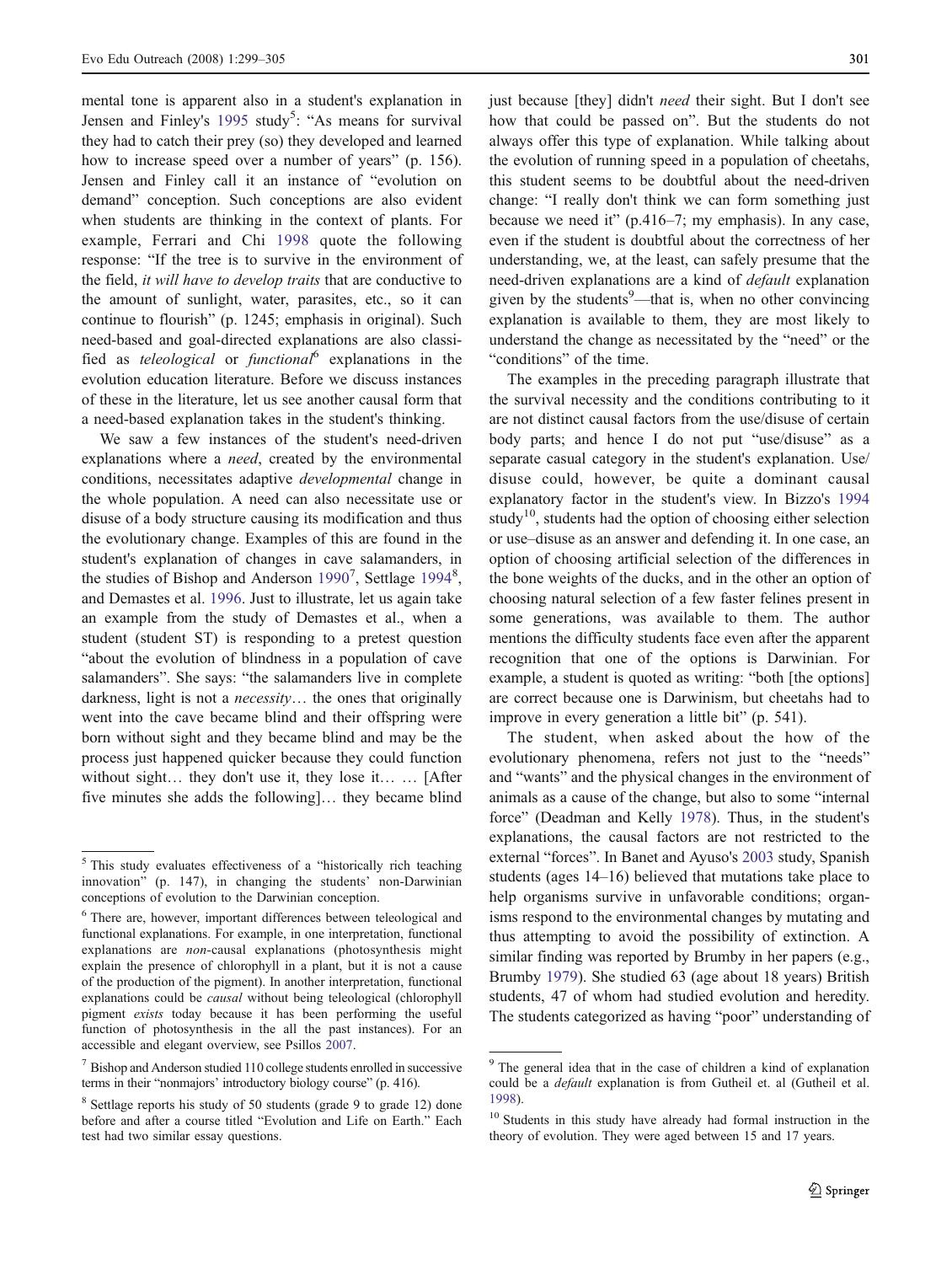<span id="page-3-0"></span>natural selection (65%) thought that the environment induces individual change (or "mutations") that makes organisms "immune" (possibly to the antibiotics or insecticides), thus adapting them to the environmental changes. For these students, adaptation is a process entirely governed by the environment. We should, hence, note that need does not always enter into the student's narrations as a causal factor, nor is it always associated with environmental conditions as a cause of adaptive transformation. Environmental factors alone are sometimes sufficient to bring up an adaptive change.

#### Teleological or Functional Explanations

In the preceding subsection, I clarified that I classify the commonly-referred-to category of "change by use/disuse" under what I have called "necessitating necessity" or "needdriven" adaptive development. In a similar way, a commonly used category of "teleological or functional explanations" is also entangled with what I have broadly delineated as the category of "need-driven explanations"<sup>11</sup>.

The "necessitating need" could be conceived by the student as an adaptive end toward which an individual's development is directed. Such a conception has a teleologicalexplanatory structure in which the end necessitates its beginning. For example, if having a thickly furry skin is conceived by the student as a "need" toward which the organism's development would be necessarily directed, she could easily be classified as having a "teleological" conception of organic change. An example of this, for instance, is found in Clough and Wood-Robinson (Clough and Wood-Robinson [1985b](#page-6-0); they interviewed 84 English (UK) students (aged between 12 and 16 years). Most of the categorized responses from the younger students and about half of the responses from 16-year-olds were anthropomorphic and/or teleological. For many of these students, adaptive change is a conscious response of the organism driven by the need to survive in the changing or drastic environment. For example, when asked to explain how the thick coat of the Arctic Fox, which "lives well at very low temperature," came about originally, a 16-year-old girl said: "Fox at first when it had shorter fur would have been cold so it … it knew that it had to change, really" (p. 127). A 12-year-old girl said: "gradually… [Foxes] began to grow thicker coats until they were able to survive properly … yes, they were sort of determined to stay alive" (p. 127–8). Another 12-year-old said: "[An individual fox] grows thick coat, so it can keep warm while it's out looking for food" (p. 128).

The last response could fit the category of "functional explanations" as well—an individual has a trait for the function it serves. One of the difficulties in learning natural selection identified by Bishop and Anderson (Bishop and Anderson [1990](#page-6-0)) is the student's inability to distinguish between causal and functional explanations. For them, explaining the function of an organ is sufficient to explain its evolution<sup>12</sup>. However, the preceding subsection should remind us that 'purely functional' and 'naively teleological' is not always a hallmark of the student's explanation. For students' need-based explanations, although not purely mechanistic or natural, are still causal explanations in which the external physical conditions or internal forces act to bring out the necessary adaptive transformation. In an elegant piece of work, Tamir and Zohar [1991](#page-6-0) pose a very interesting and important question: Do students use teleological and anthropomorphic terms just as convenient shorthand while they actually are aware of the differences between mechanistic-causal explanations, teleological explanations and anthropomorphic explanations? Or, do anthropocentric-teleological answers indeed reveal students' confusion between causal and teleological explanations? The authors randomly selected 12 grade 12 (age 17) and 16 grade 10 (age 15) students for this study.

When asked explicitly, many students in Tamir and Zohar's study could easily recognize anthropomorphic formulations (especially in the case of plants) as different from anthropomorphic explanations. In fact, grade 12 students even supported the inclusion of anthropomorphic statements in the textbook for the reasons of convenience and ease. But, at the same time it may be noted that only 3 of 28 students could give purely mechanistic explanations; and 62% of the students believed that animals do "really wish, try and strive" (p. 61). Even when a process or behavior is re-described to the student by removing the benefit it earlier had, a majority of the students still gave teleological or partially teleological (teleological but not in all the instances) responses. For example, when the students were asked to predict whether or not a deciduous plant growing in a greenhouse would shed its leaves, about 70% of the students gave teleological answers. For example: "Perhaps shedding the leaves is needed to complete the life cycle," or "perhaps without dormancy it cannot bloom" (p. 63). Thus, Tamir and Zohar found teleological reasoning to be more common among students than anthropomorphic reasoning. Teleological responses do not necessarily in-

 $11$  Here the reader is reminded of footnote 6. Although the categories of the student's explanation are overlapping with each other, there could be subtle and significant distinction among them.

<sup>&</sup>lt;sup>12</sup> Being satisfied with the functional explanations can surely and significantly make the learning of natural selection difficult. Nevertheless, here I would like to mention that if one takes a full view of causality in natural selection, functional explanations do figure in it, and in an important sense. After all, a particular trait is selected for the function it serves and thus its continual existence is explained by the utility it has for the organism.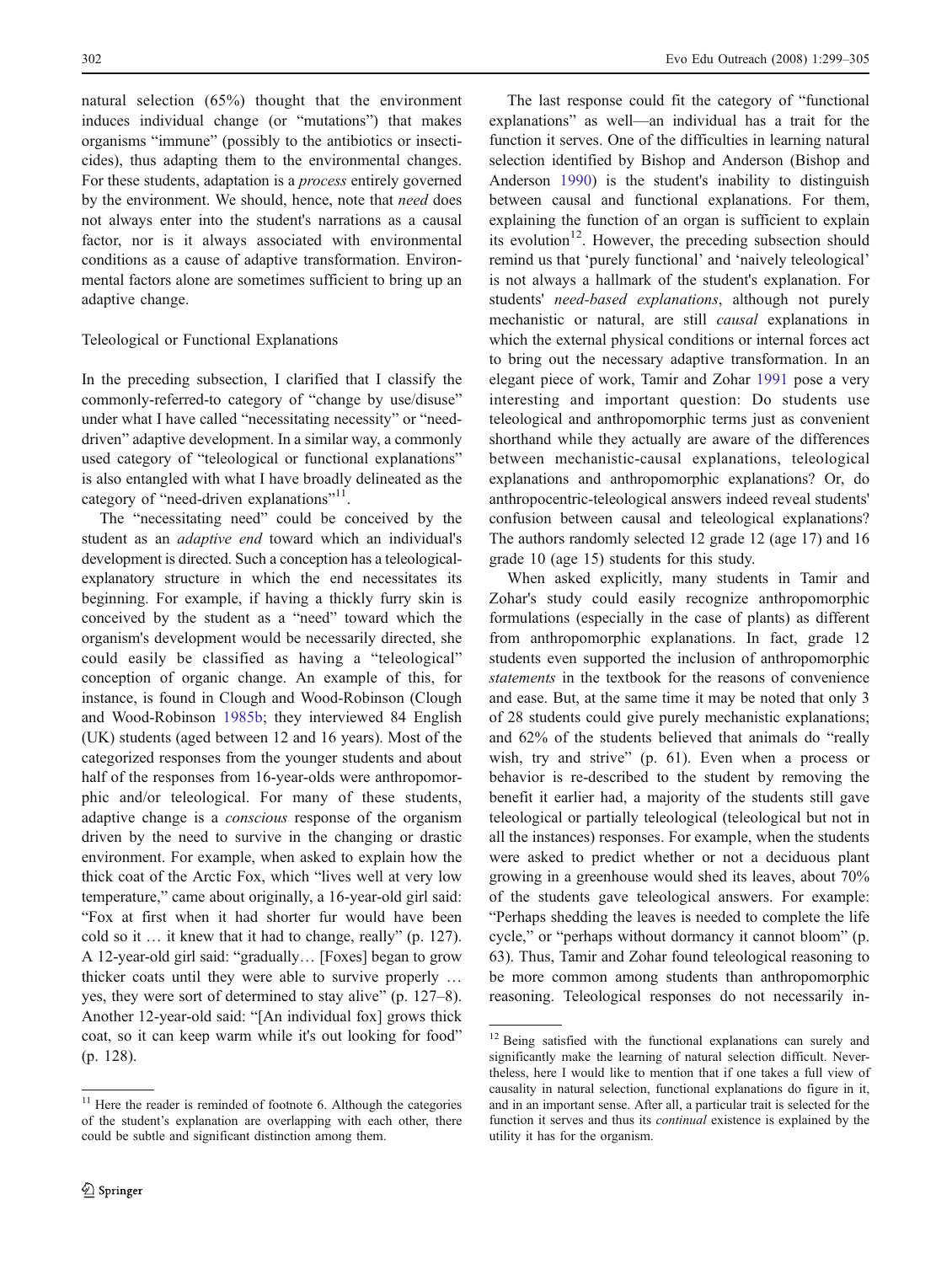volve humanlike, conscious, goal-directed behavior. Instead, they are based on "the belief in the functionality of the behaviors of living organisms, which is illustrated by major principles such as the adaptability of organisms to their environment and the complementarity between structure and function" (p. 66).

## Evolutionary Change is Necessary Individual Transformation

In the preceding section, we saw that, for the student, the need explains the adaptive change in an individual in two distinct but complementary ways: *first*, it could be taken simply as a *necessity* in the sense that the individual needs a particular trait or modification to adapt to and survive in the conditions; or second, it could be taken as a necessitating necessity, that is the need that somehow causes the individual to have or develop the necessary adaptive trait. In the first case, the conception of causality could be more complex: in this complex causal form, the fact that some adaptive trait is "needed" is not sufficient to explain its development; need is essential in explaining adaptive development, but by itself it does not cause (that is necessitate) the individual to change. The necessary change is caused (or necessitated) by living conditions, or the habits, or the use/disuse, or even through some internal force or mutations,  $^{13}$  e.g., the cave salamander lost their unnecessary eyes, but the loss is caused by disuse. In the second case, however, the necessity itself is deemed to be directly responsible for the necessary change, e.g., artic foxes developed thick fur for it was a necessity<sup>14</sup> (see the "[Teleological or Functional Explanations](#page-3-0)" subsection). In either of the cases, irrespective of the student's causal conception of necessity in the evolutionary phenomena, the organic change is understood by the student as a necessary individual transformation. The student finds little difference between individual change and evolutionary change, and therefore the cause of individual change (i.e., individual variation) is the same as the cause of evolutionary change origin of variation among individuals directly accounts for the origin of variation among species. This explains why the student sees "need as the [cause of] origin of variation" (Demastes et al. [1996,](#page-6-0) p. 413); and also, why the evolutionary change is seen by the student as a transformation or development in the traits: it is "gradual change in the traits themselves" (Bishop and Anderson [1990](#page-6-0)) (p. 423). In Jensen and Finley's [1995](#page-6-0) study, the students often express the idea of an "individual 'evolving' with time" (p. 163). It is indeed paradigmatic to the student to understand "evolutionary" change in terms of transformation of individuals, rather than in terms of selection of individuals: adaptive transformation is "getting used to", it is "an individual process of adjustment" (Bizzo [1994](#page-6-0), pp. 542–3 and 544; also see Wood-Robinson [1994\)](#page-6-0). For the student, individual changes mean that the individuals evolve or adapt to the changing environment; and as we have already discussed, this deterministic adaptive change or evolution is understood to be caused by the "need" of that change and/or as a result of the "changes in the environment," or sometimes even because of the subconscious efforts of organisms to improve themselves. In their excellent paper, Deadman and Kelly [1978](#page-6-0) note that the students in their study rarely recognized the significance of slight modifications and their adaptive value. Students do use the words "extinction" and "survival", but just as "shallow explanations," without linking them "in any deeper sense to selection mechanism"<sup>15</sup> (p. 10). We come across many occasions where the evolution is explicitly or implicitly understood by the student in terms of individual transformative/developmental change. Below I quote a transcript of a typical response from Geraedts and Boersma (Geraedts and Boersma [2006](#page-6-0)): "[When the foxes move to a much colder environment] … their coat will gradually become thicker, to adapt themselves to the cold. To keep them warm, otherwise they won't survive … [And their children] will already begin with a thicker coat, and their coat will become thicker still" (p. 861; my emphasis). The last statement of this student leads our discussion of the causal structure of the student's explanations to a point where we deal with the conception of inheritance of acquired characters.

#### Inheritance of Individual Adaptive Change

Various students conceive the causality of organic change variously. However different their conceptions may be, if the organic change is to exist and amplify across generations, then it needs to be transmitted across generations, and this brings us to the students' notions of inheritance. In general, younger children tend to think that characters acquired by an individual in its lifetime will be passed on to the offspring. Kargbo et al. [1980](#page-6-0) have reported young Canadian urban children's (ages 7 to 13 years) views about

<sup>&</sup>lt;sup>13</sup> Again, it may be the case that the conditions that are said to cause the necessary adaptive transformation are the ones that have contributed in creating that necessity—if being in water is causing the necessary development of webbed feet, the aquatic habitat has also contributed to the creation of the need for webbed feet.

<sup>&</sup>lt;sup>14</sup> The development of thick fur in artic foxes was necessitated by the necessity of having it.

<sup>&</sup>lt;sup>15</sup> A general discussion of "shallows" of explanation may be found in Wilson and Keil [2000](#page-6-0).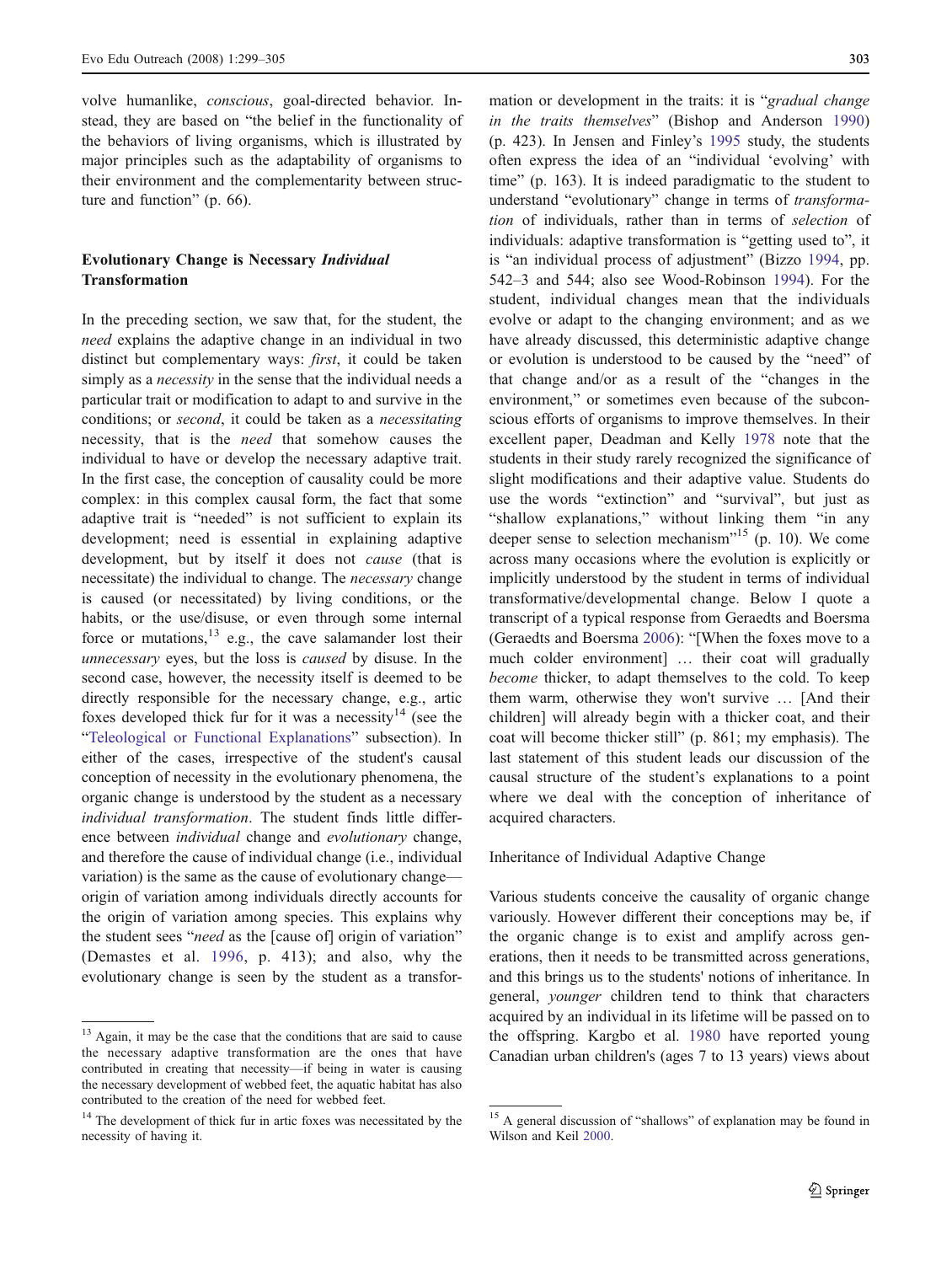inheritance of characters. Younger children in this study generally believed in the inheritance of a character abnormality acquired by animals during one's lifetime, and for them the chance of inheriting an acquired character is greater if the new character has been acquired by the animal at a younger age. Very few children, however, believed that plants inherit acquired characters. Significantly, many younger children thought the inheritance to be controlled by environmental factors (sun, water, food, parental care, attention), or body parts (blood, teats, brain), or even nature. Compared to the younger ones, older children have a much more nuanced notion of inheritance. In this study, children aged above 10 yrs. thought the contribution of parental traits to be important - "it would depend on whom the child takes after" (p.144). For predicting traits of offspring, older children wanted to know the traits of both the parents and their ancestors.

In their study of 84 English (UK) students (aged between 12 and 16 years), Clough and Wood-Robinson [1985a](#page-6-0) found a majority of the students thought that the characters acquired during one's lifetime are not inherited. Many of these thought the inheritance of acquired characters to be simply "unnatural." For example, when asked to predict and explain if the baby of normal mice whose tails are chopped off would have a tail or not, a "12-year-old said that the babies would have tails 'because it's not natural, nature didn't make it happen'" (p. 306). Another 14-yearold student said that the babies will have tails because mice "had tails until he chopped them off its … well … they were born with tails, so the other mice would be born with tails" (p. 306). About 20–25% students in this study did not believe in the inheritance of acquired characters because there is no genetic change in acquiring the character. A 12 year-old boy said in answering the tail task that "they'd still have tails because the chromosomes wouldn't have altered —it was just the tails that had been chopped off" (p. 306). However, interestingly many of these students who thought that the acquired characters are not inherited did say that if organisms in each of the successive generations keep acquiring a character, the acquired character is inherited: the tail-cutting in each generation would "work in the end, given time" (p. 306). A 12-year-old boy said that if tails are cut repeatedly over many generations, then mice "probably wouldn't bother growing their tails any more if they knew they were just going to lose them" (p. 306). The idea that given enough time, acquired characters are inherited was found to be quite persistent and prevalent among the students. This belief is also common among Botswana students (Wood-Robinson [1994](#page-6-0), p. 40). In the case of inheritance of athletic ability, compared to 13% of the UK student sample, 31% of the Botswana student sample believed in the inheritance of acquired athletic ability. However, a majority of the Botswana student sample did

not believe in the inheritance of the acquired characters. Thus, talking about the farmer's calloused hands, one student said: "Children do not inherit features that the parent acquired, but only inherit those that they are actually born with. The parent's hands have nothing to do with what is in the womb" (p. 39).

From the students' responses, it is evident that whenever students have the standard concept of inheritance—that is, whenever they think the structural gain or loss during one's lifetime is not inherited, the explanation is commonly not grounded in the understanding that the traits are dependent not on the living conditions but on the "genetic" factors. The awareness of the characters being determined by genetic entities may not ensure us of the understanding of non-inheritance of acquired characters. Evidently, it is not very difficult for the students to entertain the possibility that just as body structures are, "genetic" structures could as much be adaptively transformed and inherited. For instance, in Lawson and Thompson's (Lawson and Thompson [1988](#page-6-0)) study, when asked about the skin color of the child of a fairskinned girl who grew up in Africa and then married a man of the same race, living in Africa thereafter, a student in this study said: "Probably somewhat darker because the mother's *chromosomes have adapted*" (p. 739; my emphasis). The changes could thus be acquired at the "genetic" level too, leaving little doubt that the acquired skin color is inherited. Even if students have an idea that the trait is not always conditioned by environmental factors and that they are in some way dependent on DNA, they accommodate this fact to the framework that predicts inheritance of acquired characters. A response by one of the students in Bizzo's [1994](#page-6-0) study supports this<sup>16</sup>: "[In circumcision] having removed the DNA of that part for many generations, it disappeared" (p. 541). It is clear that having an idea of "gene"-controlled inheritance is not enough, neither does it appear to be very useful, in understanding that evolution is not the inheritance of necessary adaptive transformations.

#### Conclusion

The student understands evolutionary change as an individual transformation. The individual transformation is commonly explained by perceiving its need/necessity—the transformative change happens because it is a necessity. The explanatory perception of necessity, however, could assume a variety of causal forms in the student's explanations. In some instances, a necessity or a need could be perceived as an immediate cause of the necessary change,

<sup>&</sup>lt;sup>16</sup> Many students (about or more than half) in this study believed in the inheritance of acquired characters.